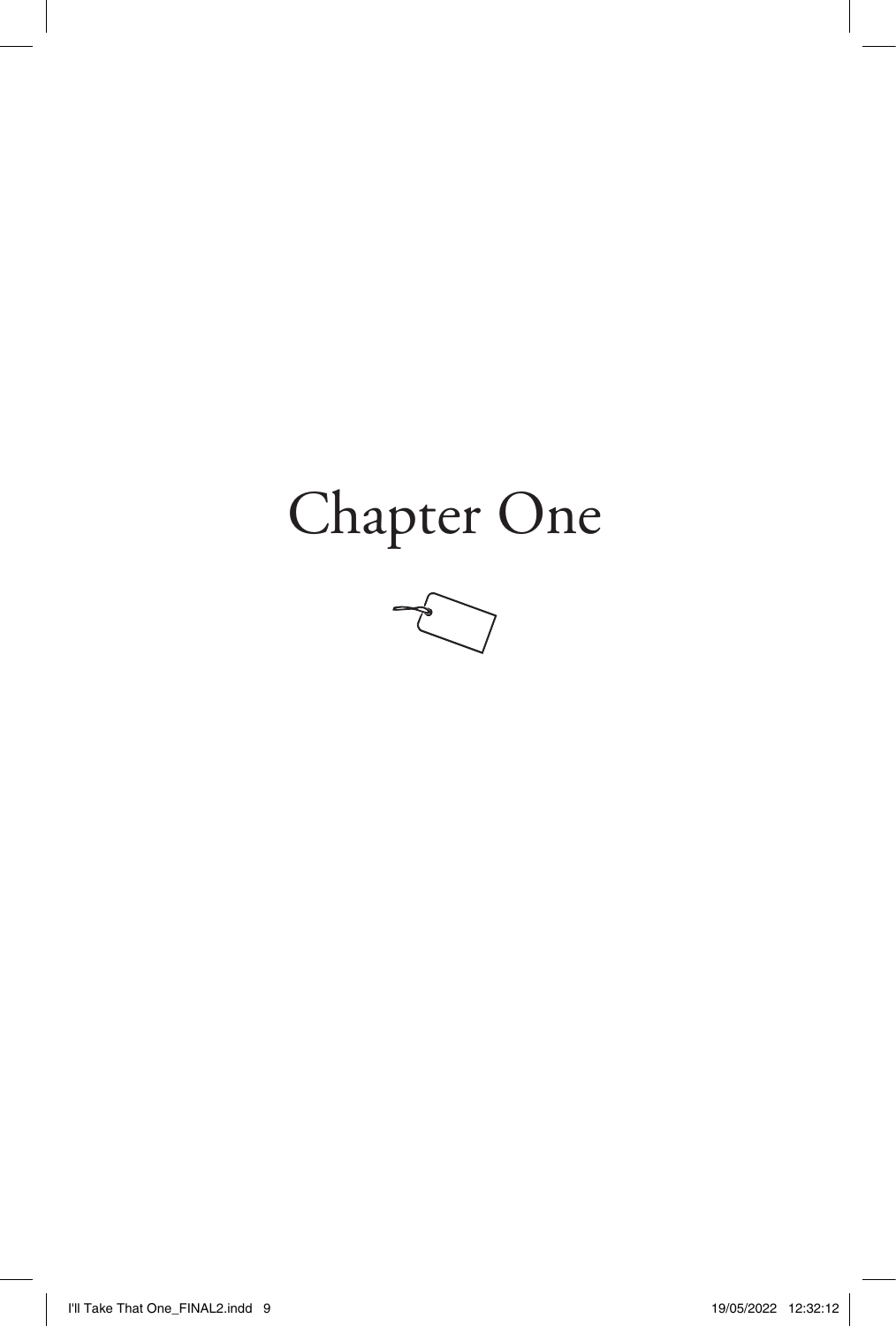'No one is dressed like a daffodil'

They were both in bed, almost asleep – Mary clutching a bundle of bedclothes 'in case I need to turn around', Hetty pulling the bedclothes from the other side. Then there was me, the youngest, aged six, sleeping in the middle, unable to move, almost strangled by the tight bedcovers.

The lamp outside our window shone through the crack between the flowery curtains and into the tiny bedroom I shared with my sisters: Hetty, aged eleven, and Mary, aged nine. The walls of our bedroom were painted white and the floor was covered with a pinkand-blue linoleum that matched the curtains. Beside the bed was a single, dark wooden wardrobe and on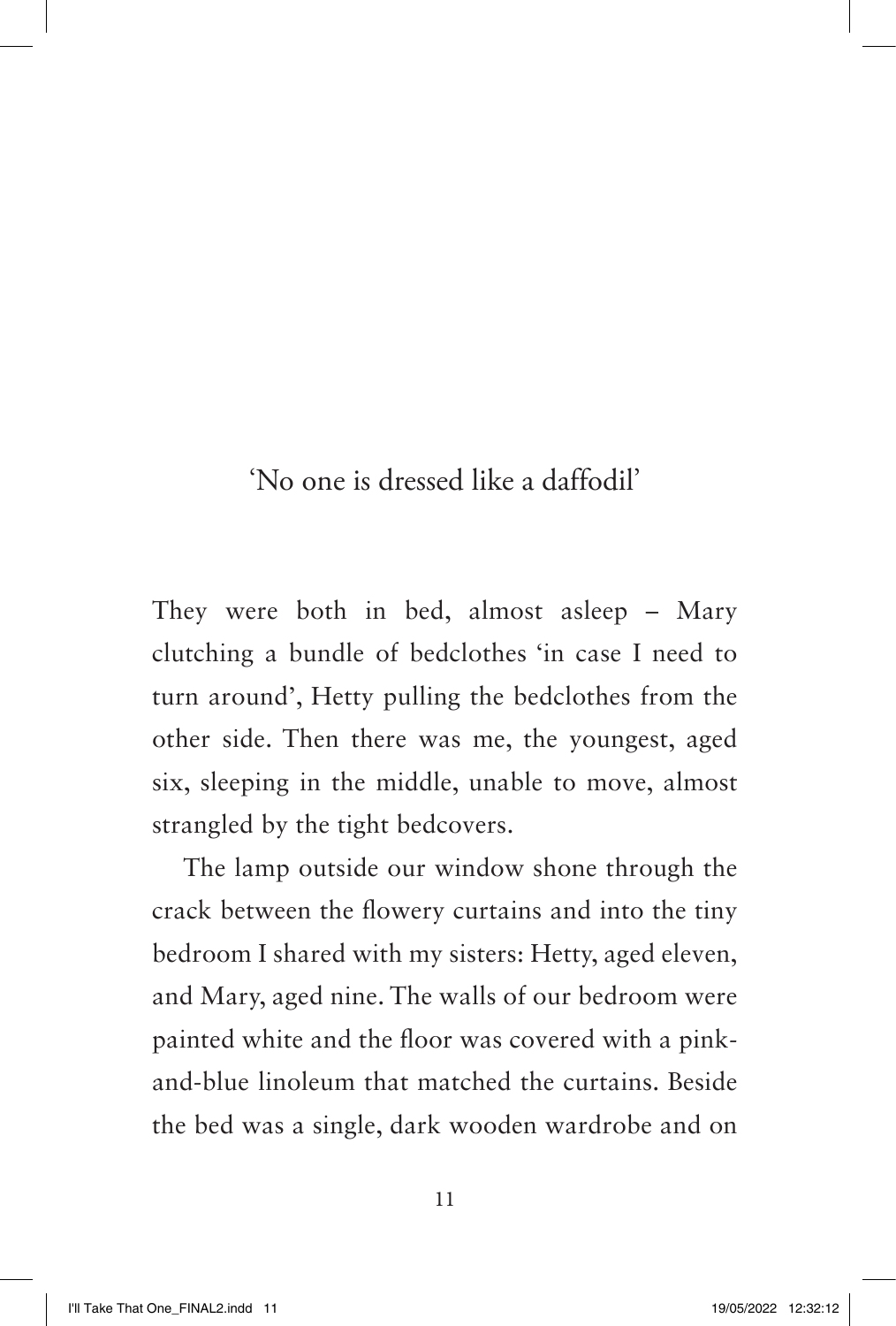the other side there was a small dressing table and a tiny chest of drawers.

Although our bedroom was cosy, there was no heating, and in the winter we made sure we always got into bed quickly to keep warm. Climbing out of the bed, on the other hand, proved a bit more of a challenge – as sharing the bed with my sisters meant it was my bad luck to have to sleep in the middle.

Knowing this particular day was going to be special, even before opening my eyes, I carefully crawled to the bottom of the bed and managed to get out without disturbing them. It was still grey outside and there was a gentle breeze.

'What are you doing up already, Kitty?' Mum called from the other bedroom. 'It's only four o'clock – get back to bed!' Grudgingly, I returned to the end of the bed, sitting bolt upright, until I heard Mum's familiar call: 'Who's ready for a cup of tea?' She'd just returned from her early morning cleaning job; Dad was already at work and would return in the early afternoon. Tea? Tea? I wasn't interested in tea, having been waiting for months for this special outing.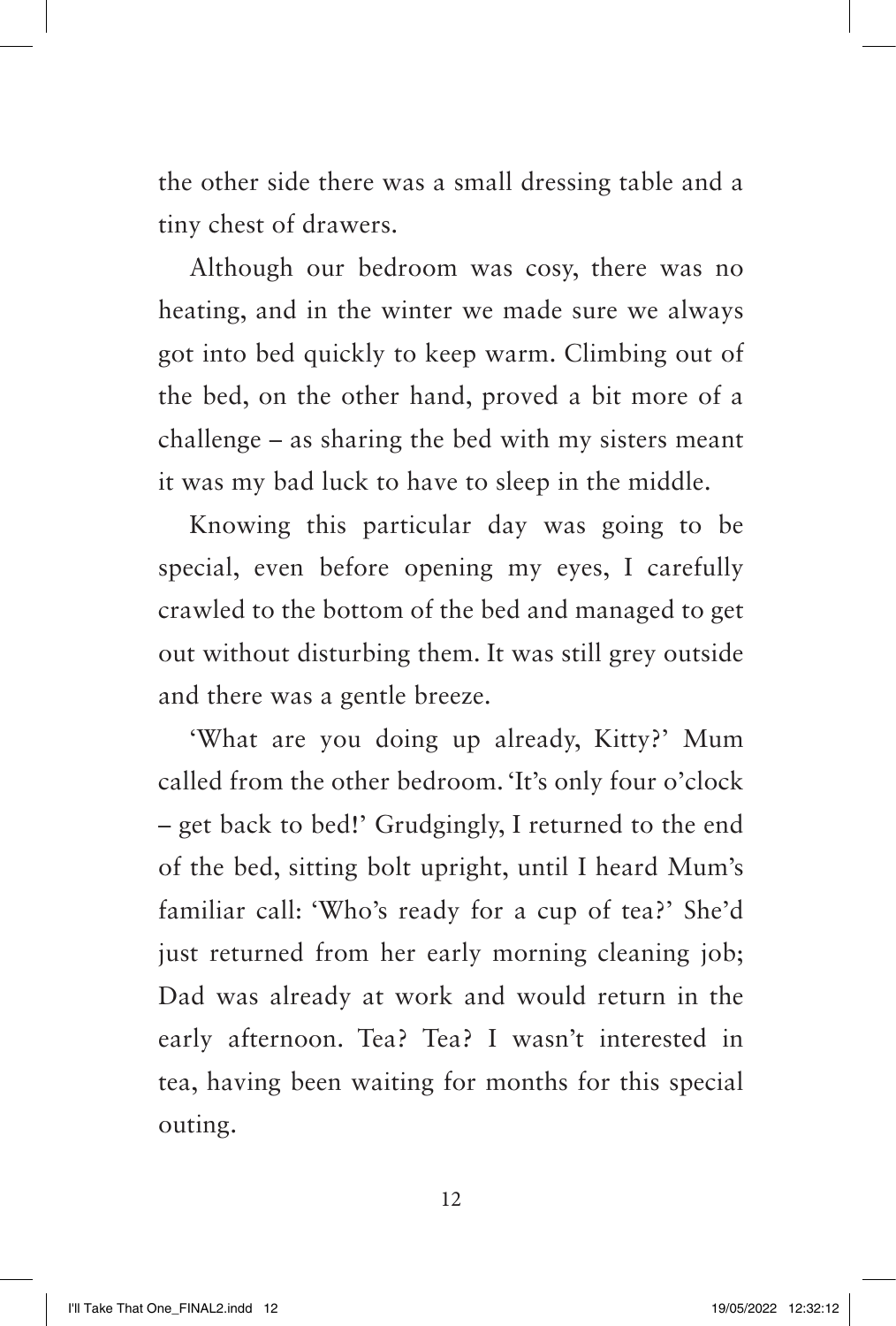'Shut up, all of you – I'm trying to sleep!' Hetty shouted as she turned on her side, pulling all the covers off Mary, who had taken advantage of the space I'd left, and was now sleeping next to her.

'What are you doing? I'm freezing – I hate you!' shouted Mary, as she tugged at the bedcovers from the other side, simultaneously prodding Hetty's back with her elbow.

'I don't care and I hate you!' Hetty replied.

'If you two don't stop, you won't be going out!' Mum shouted. This was the first argument of the day, but there was nothing unusual about it. Outside the flat and at school, Hetty and Mary were very protective of each other. All three of us had planned to meet up with Hetty's friends at the tram stop at eight o'clock that morning, but with Hetty and Mary still arguing, the likelihood of this happening was dwindling.

Leaving them to it, I wandered into the kitchen where Mum had prepared a huge plate of thick, hot buttered toast, which she'd placed on top of the green-and-white gingham tablecloth. Even the sight and smell of the toast couldn't tempt me. I was far too excited.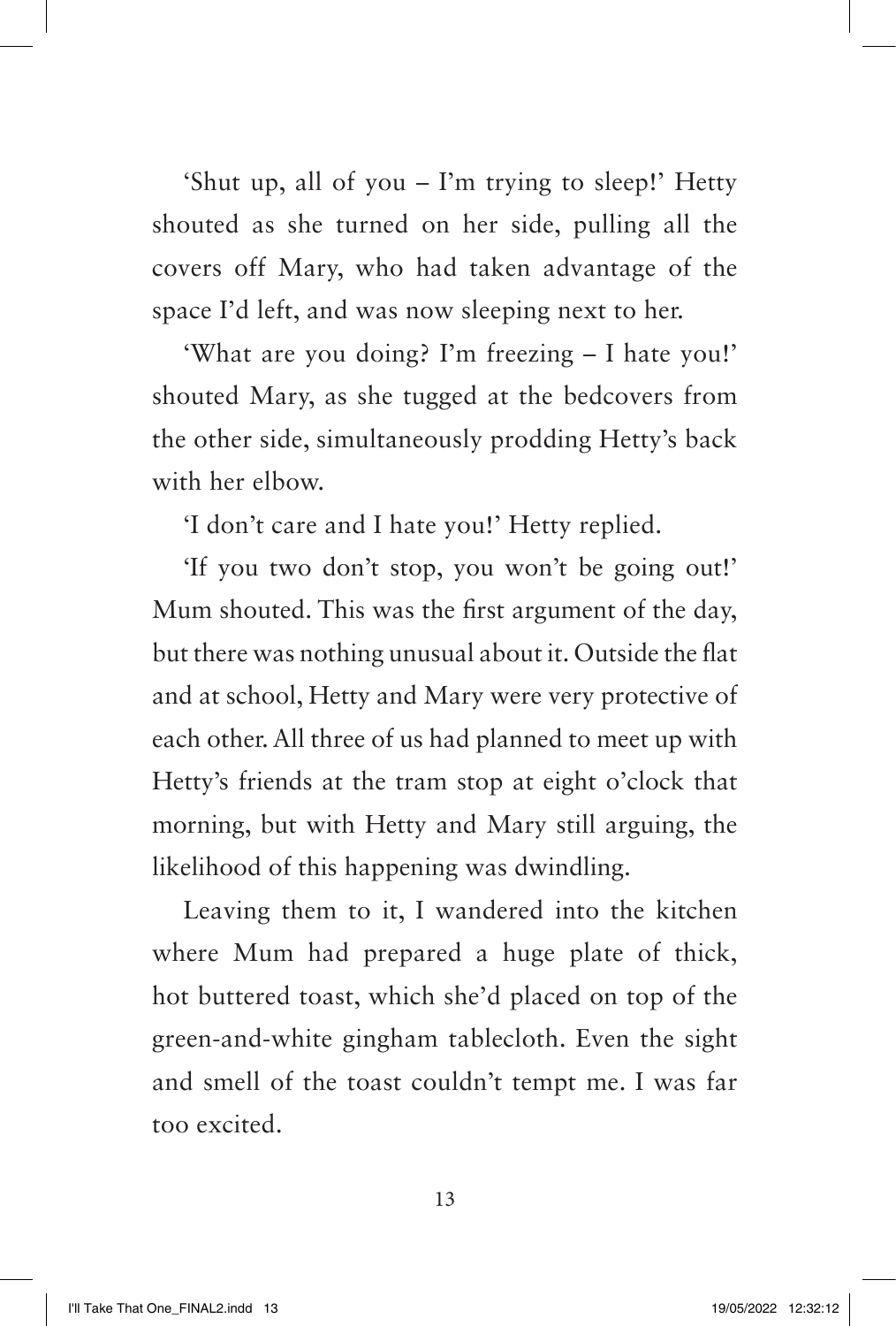I could see through the kitchen door that Mary was now dressed and gazing into the dressing table mirror, admiring her curly blonde hair. I was willing her to hurry up, but at the same time admiring her prettiness and wishing my hair was just like hers.

'How much longer will they be?' I asked Mum.

'Try to be patient – otherwise they might not take you,' she said, patting my head.

'I don't want to go and meet up with Hetty's stuck-up friends anyway!' shouted Mary from the bedroom.

Hetty had, by this time, also managed to drag herself out of bed and was now ready to leave. Having been awake since four o'clock, I felt that my sisters were deliberately trying to make me wait longer.

'Hurry up, you two. I've got enough work to do without you slowing me down. Now get your coats on and make sure you take care of Kitty,' Mum called.

Reluctantly, Mary grabbed hold of my arm as we walked to our front door. Mum stopped fussing and gave us each a paper bag containing sandwiches for our lunch. She also handed Hetty a bag of clothes.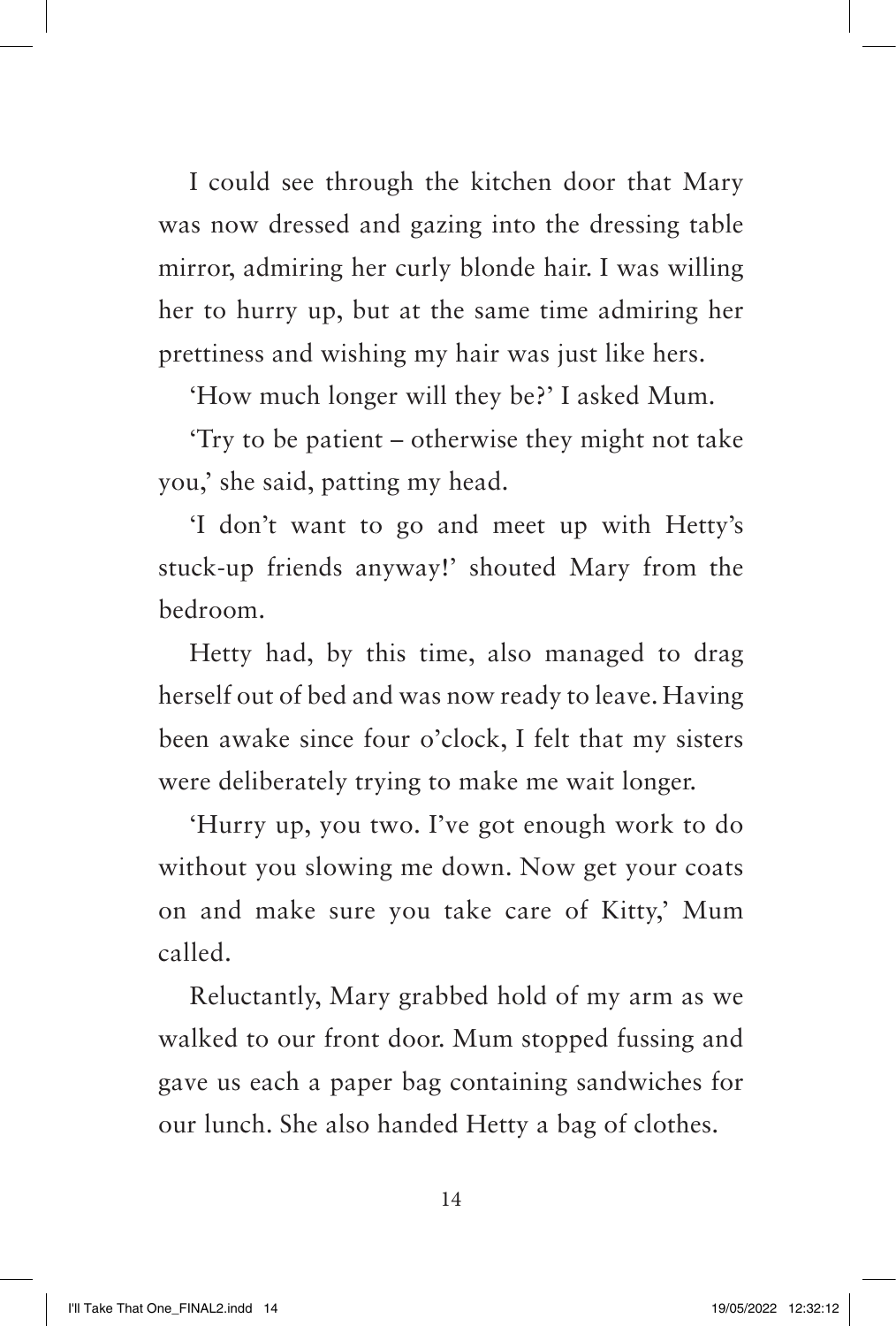'If you don't stop jumping about, I'm not taking you,' said Hetty to me. Being the eldest child in our family, Hetty always had the last say. Mum relied on her quite a lot, and we were never bullied or teased at school when she was around. Not having any idea where we were going that morning, I just felt happy to be going anywhere with my sisters and their friends.

'Don't let go of her hand,' Mum shouted to my sisters. I was wearing one of Mary's dresses which she'd outgrown, and looking very grown-up. The dress was pale blue, covered in tiny red flowers.

'Why is Kitty wearing my dress?' demanded Mary. 'It's my favourite.' Mum told me to ignore her, giving my hand a little squeeze. I gave Mary a curtsy and ran off, grinning.

We walked along the side road, where there was a small shop. This was known to us as the Sweet Shop, although it sold almost everything – groceries and newspapers, as well as sweets.

'Come on,' said Hetty. 'Mum's given us sixpence to spend. You can have two pennies each.' I was momentarily mesmerised by the colourful display of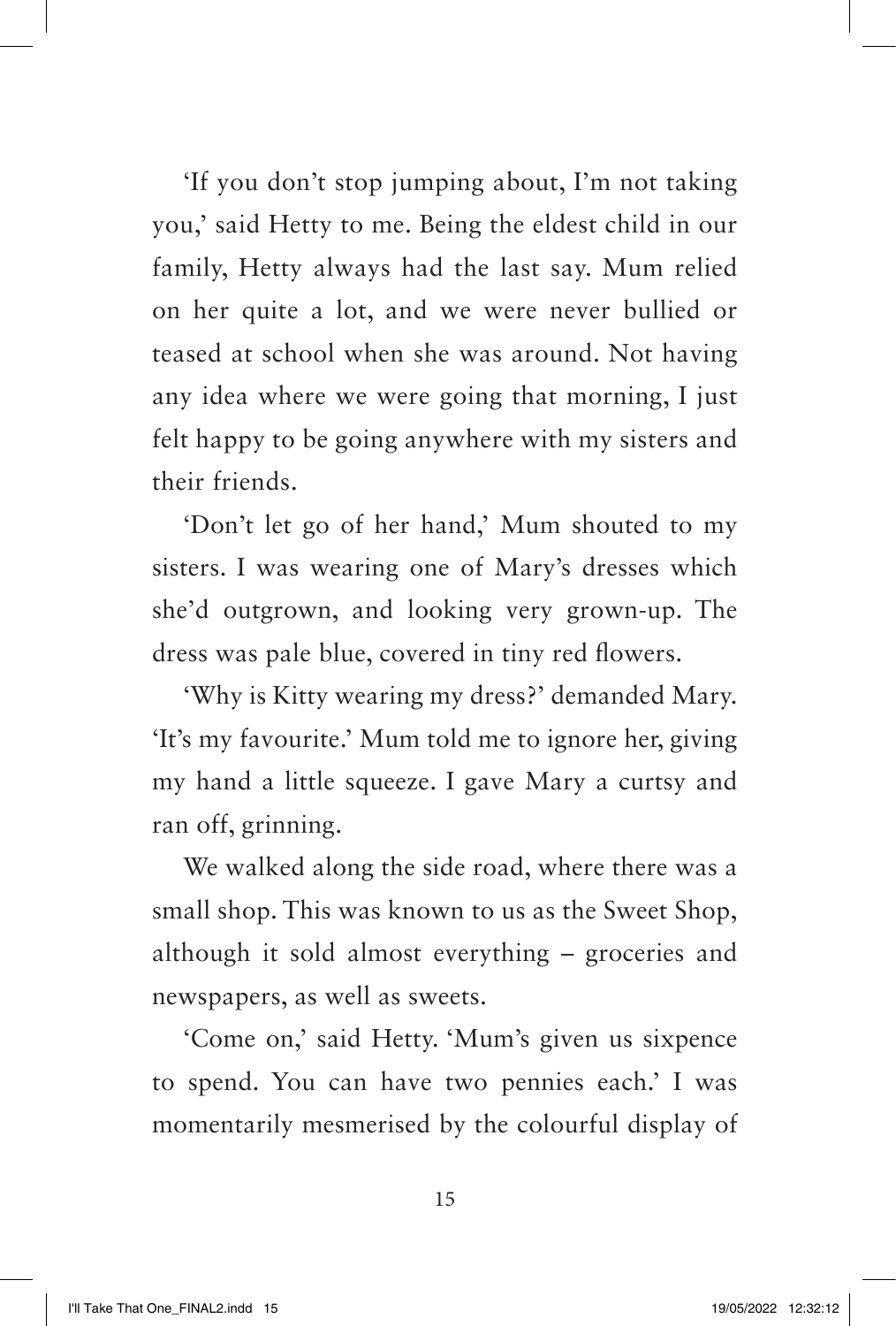sweets, but my eyes were soon drawn to my favourites – bullseyes and liquorice sticks. 'Hurry up, we can't be late!' barked Hetty.

Little did we know how important this tiny shop would become to our family in the years to come. On the corner of the road was a pub Dad would escape to on a Saturday night for a beer with his friends and neighbours, after a heavy week cleaning the streets of the City of London. Wearing his best suit, he always looked so smart on this, his one night out. This small area was my world, where I was allowed to walk alone or meet up with my friends. These side streets were my playground and felt safe.

Eventually we reached the main road, busy with noisy traffic, including huge red trams leading to unknown places. It felt both exciting and frightening, so I clung onto Hetty's arm. Now that Mary was certain she was well out of Mum's view, she let go of my arm and walked on ahead of Hetty and me. We could see two girls waving to us.

'Look, there's Joan and Polly!' cried Hetty, wild with excitement. Polly ran towards me, smiling, and took hold of my hand. She was wearing a floral dress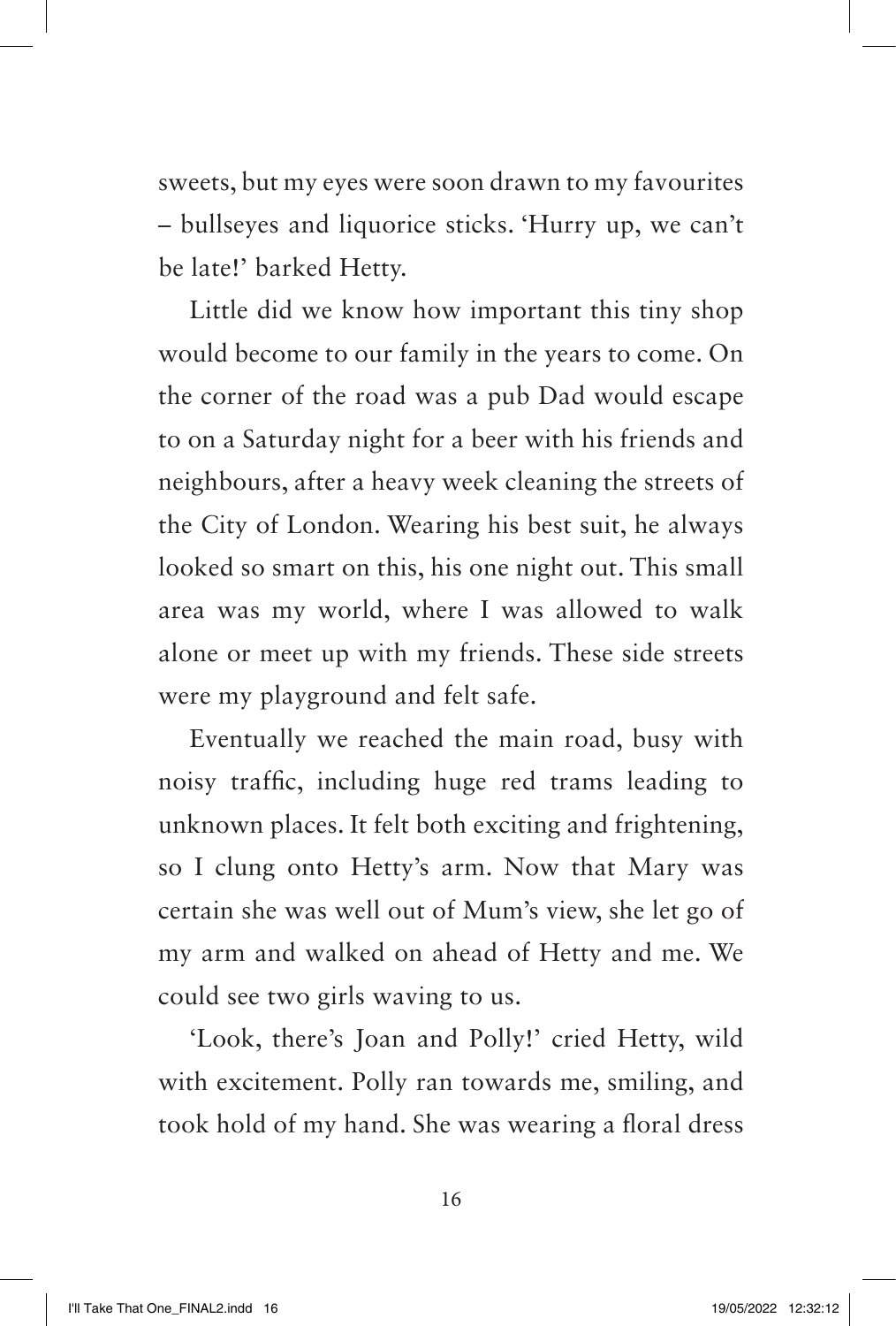with a white frill around the bottom and she had a big white ribbon in her hair.

'You stay with me, Kitty. I'll take care of you,' she said, as we trailed behind everyone. Of all my sisters' friends, Polly was my favourite. She bent down to give me a hug and by the look in my sisters' eyes, it was clear they were glad to hand over my care to someone else. Polly was an only child and she loved to play mother to me.

We joined the long queue for our tram, which eventually came rattling noisily along the tracks in the road. Hetty held out her arm proudly to stop it and we all scrambled on.

'Let's all go upstairs so we'll get a good view!' shouted Hetty.

'Hurry along,' said the conductor, a tall thin man with a tired face. He had a smart peaked cap and wore an important-looking badge on his jacket. In his hand was a long strip of coloured tickets.

'Fares please!' he called out. We each paid our half-penny fare and in exchange were each given a tiny ticket. As we climbed up the stairs, I was still wondering where we were going but really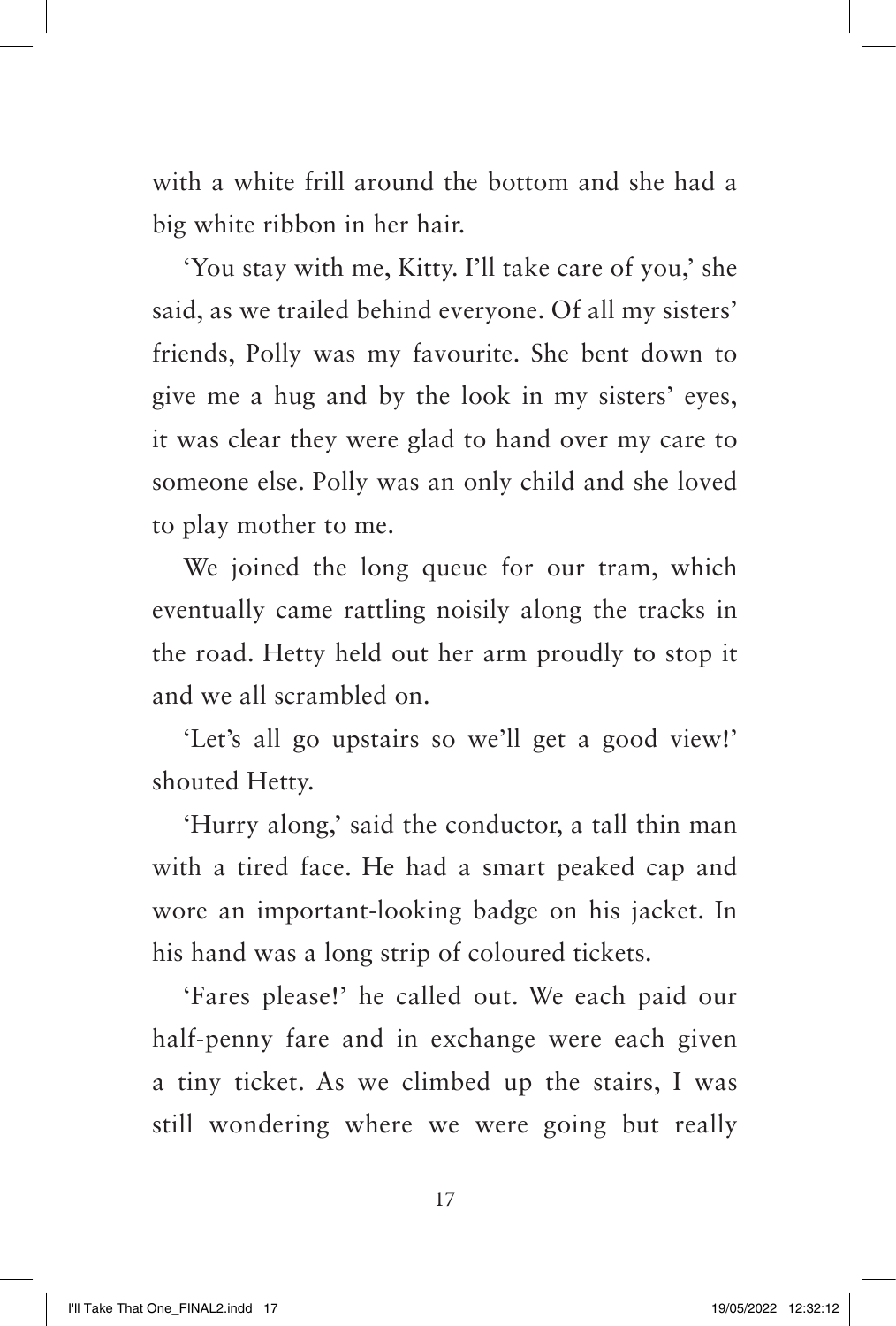didn't care too much. The journey was long but as we'd managed to get seats at the front, we just sat entranced by the amazing busyness of London. People were running in all directions, everyone seeming to be in such a hurry, and we passed many tall buildings. Finally, Polly stood up. We all jumped off. She seemed very confident.

'We've a bit of a walk ahead of us,' Polly said as she looked down at me, smiling and squeezing my hand. She always made me feel special. The next thing I noticed was an enormous golden statue, shining in the sun.

'That's Queen Victoria's husband, Albert,' said Hetty, which made me wonder how you could have a husband made of gold.

Mary was still walking on ahead, pretending not to be with us.

Suddenly, what looked like a palace appeared in front of us. It was the Royal Albert Hall. We walked round and round this circular building, while Polly tried to find the right entrance. Sensing we were lost, a woman in a smart uniform asked if she could help us.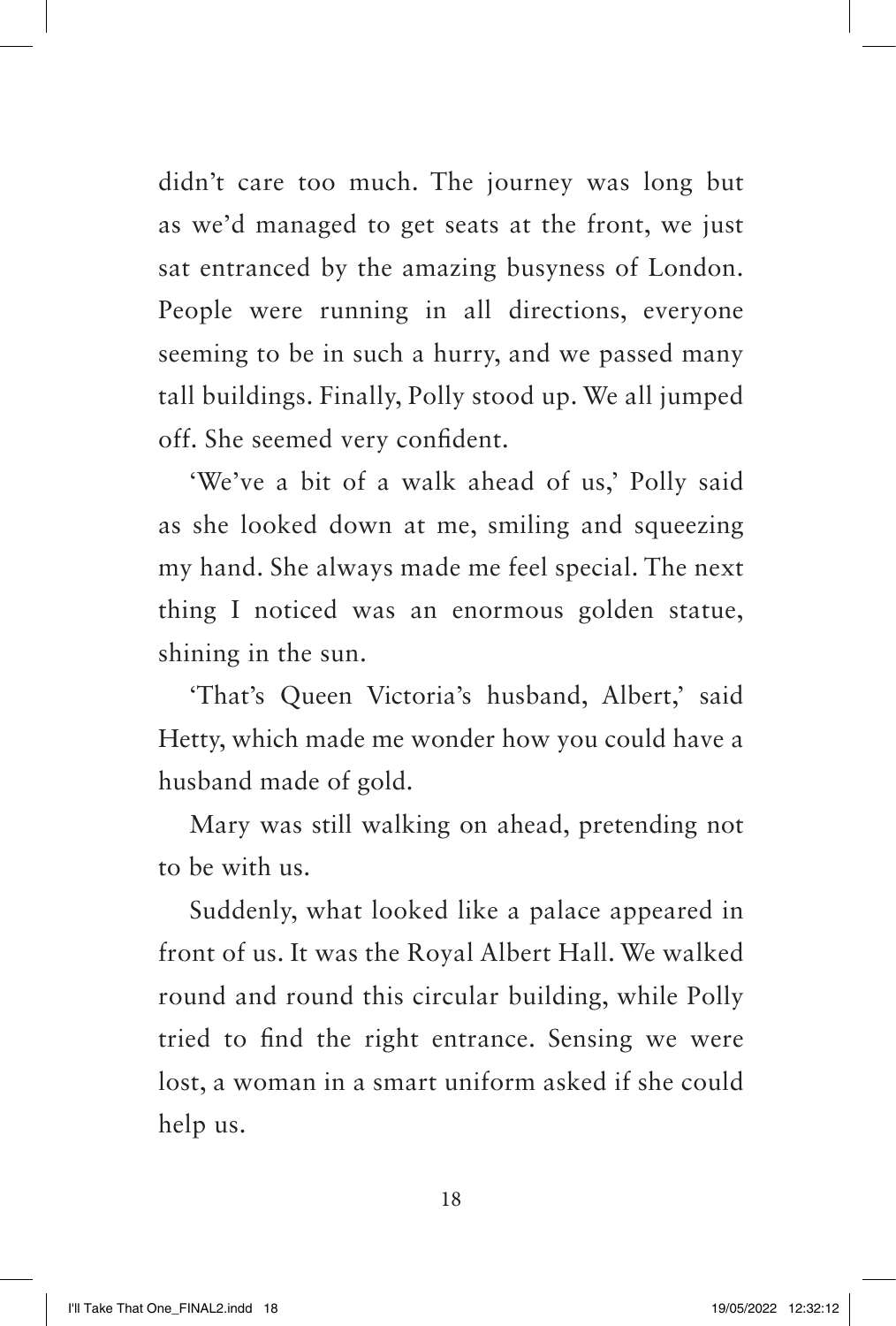'You children need to go to Entrance D and get changed. You don't need to buy tickets as you're going to be part of the show.' Where was Entrance D? What show was she talking about?

'Behave yourself and keep close to me,' Hetty said, as she grabbed my arm and pulled me towards her.

The year was 1936 and we'd come to the Royal Albert Hall to take part in a fancy-dress competition. The venue was full of families, eager for their children to win. We finally found our entrance, which was packed with children, pushing and shoving. Two young women in red-and-gold uniforms were trying unsuccessfully to create some order. Suddenly, a giant of a man appeared. He was wearing a blue suit covered with gold braid, and a peaked cap.

'Quiet!' he shouted. 'You will form a queue or all get out.' There was silence. An orderly queue was quickly formed, and we made our way to what we were told was the back of the stage and the dressing rooms. Here chaos reigned – with laughing, screaming, enthusiastic children all hoping to win a competition. It was so hot in that dressing room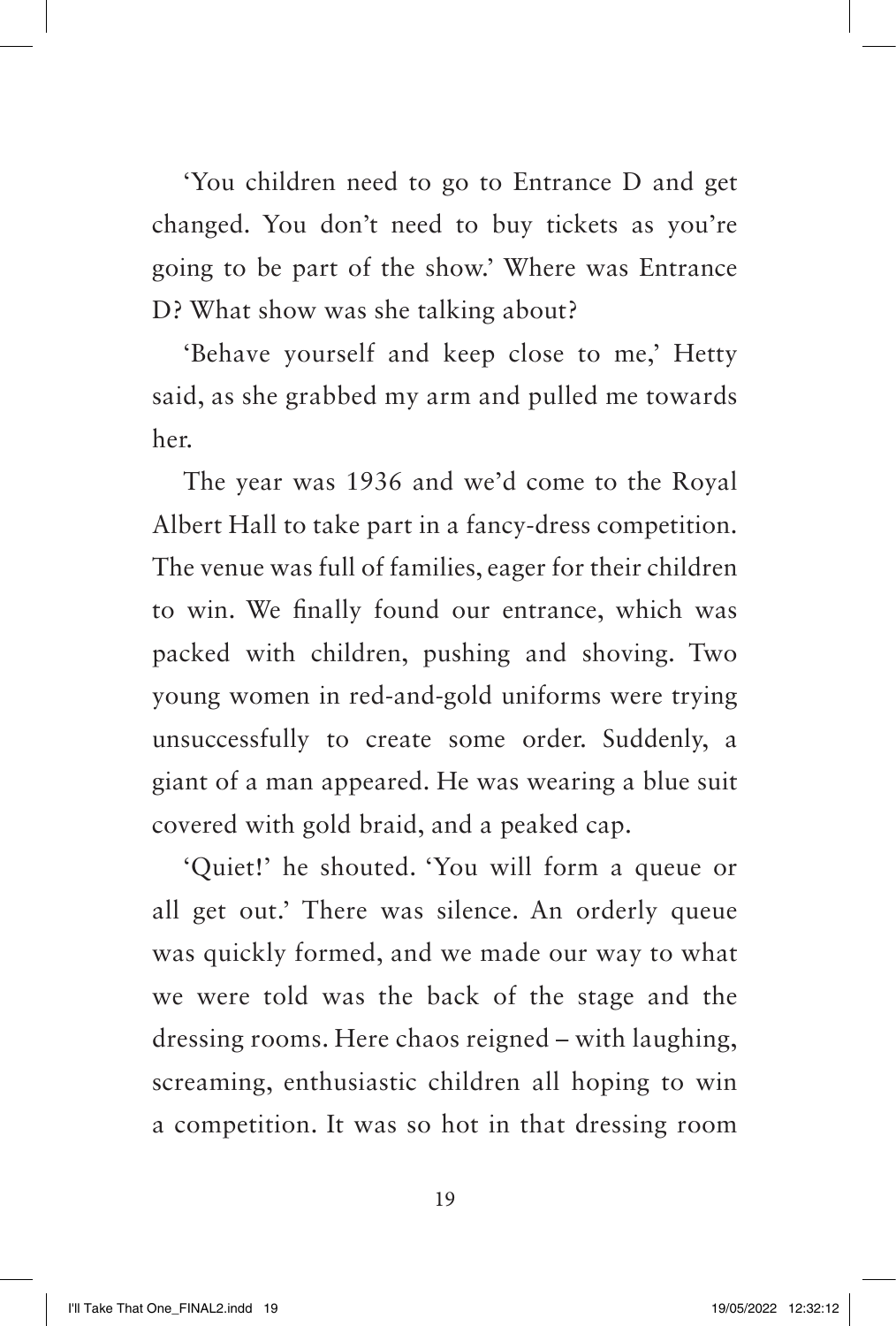that I was beginning to wonder if I wanted to stay after all. Too late! Hetty grabbed my arm.

'Take off your coat. Let's get you ready,' she said. Ready for what? I still didn't know what this was all about, but I was glad to shed some clothes at last. Coats, hats, scarves and socks were strewn everywhere. Everyone was laughing and enjoying the moment and fighting for space.

'Anyone seen a brown lace-up shoe?' someone shouted. My shoes remained firmly on my feet.

From the bag Mum had given her, Hetty pulled out a yellow-and-green outfit.

'What is it? What's that supposed to be?'

'It's a daffodil, stupid. Try to remember if you're asked,' said Hetty. Mum had sent me to the Royal Albert Hall with a daffodil costume.

Neither Hetty nor Mary had any clothes to change into, so it looked to me as though it was just Polly and I who were taking to the stage. Polly wore her mother's hat and shuffled about in high-heeled shoes, but I wasn't sure what she was supposed to be. Both boys and girls were competing, the boys dressed mainly as animals or monsters. I spotted Alfie Mack,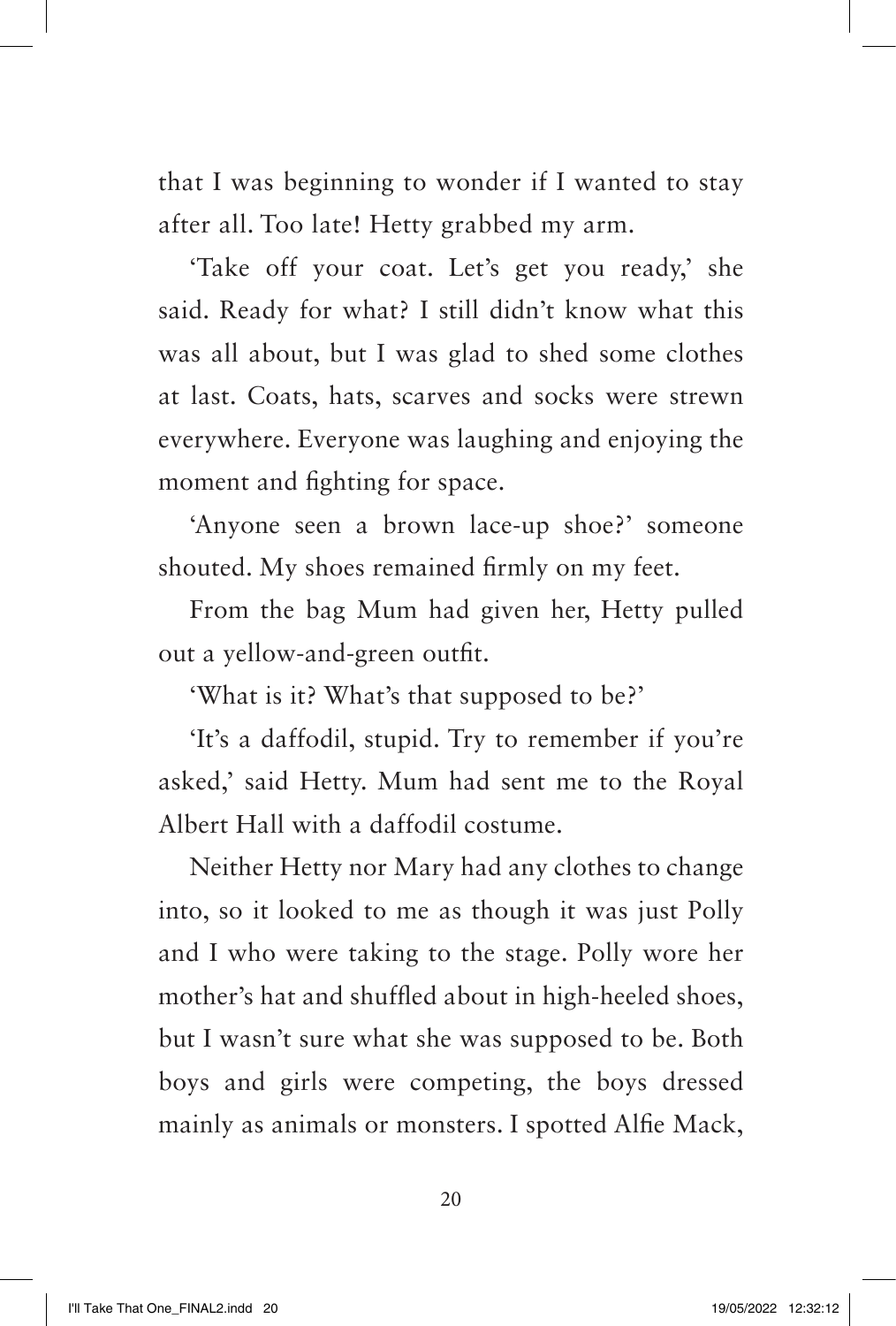who lived in our block of flats. He was supposed to be a lion and kept flicking his tail in my face.

'Leave her alone or I'll pull your tail off,' Hetty warned him.

'Just try!' retorted Alfie.

None of the boys seemed particularly interested in the competition. They just enjoyed grunting, pretending to be animals. Backstage, everyone was having great fun, trying to guess what we were supposed to be. Before I could object, Hetty had slipped yellow-and-green fabric over my head and with a sharp tug pulled my arms through the holes.

We were then told to line up, march up a few steps and walk across the stage, where we had to parade in front of three women and two men who were taking notes. Someone whispered that these were the judges. To me, they looked very stern and old. All the other girls looked beautiful in their outfits and this made me feel a little uncomfortable.

'No one is dressed like a daffodil,' I complained to Hetty.

'Oh, stop moaning and hold your head high. It's good that no one else is a flower,' she replied.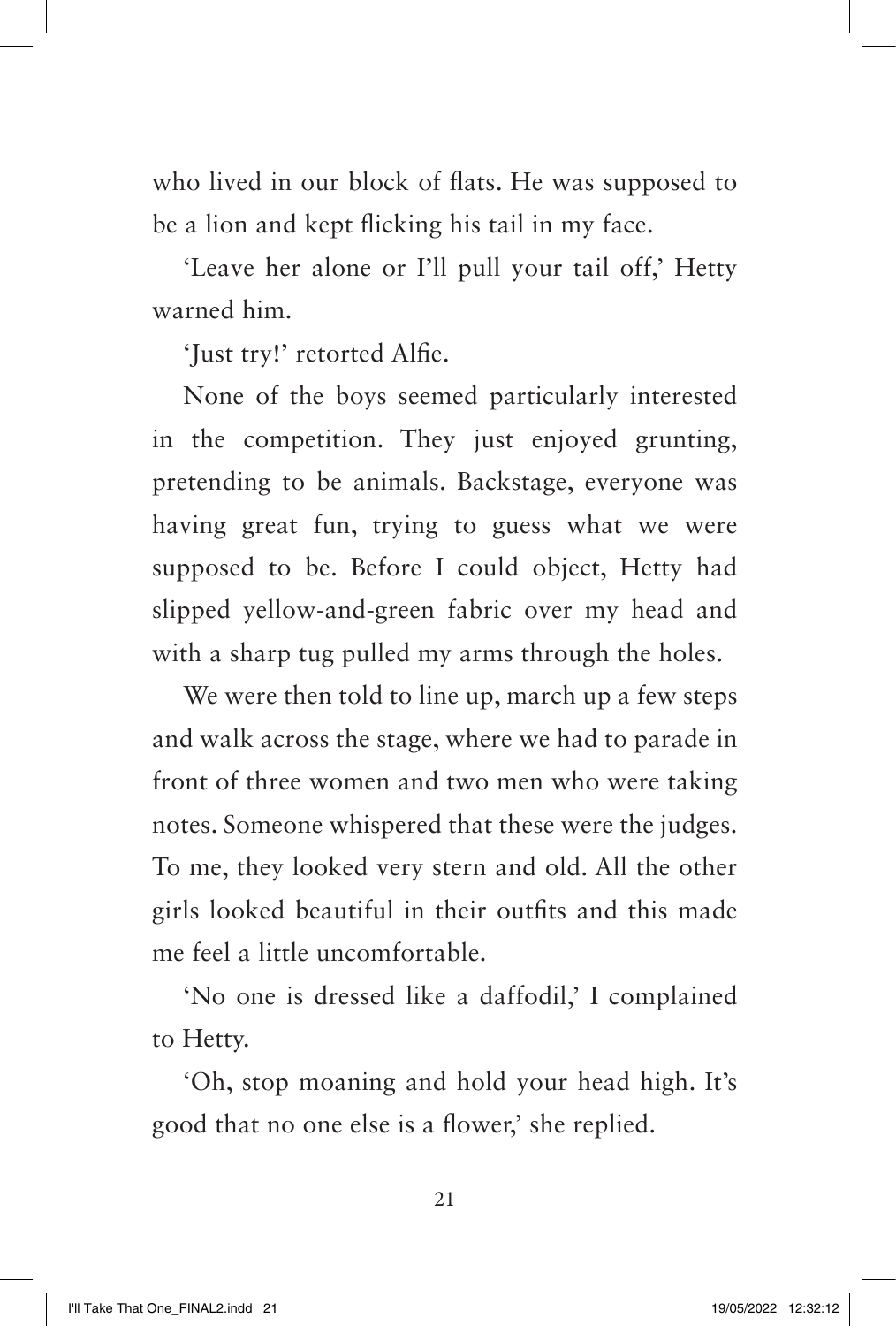'Well, I don't think it's good. I feel stupid,' I muttered.

'You look wonderful,' Polly said, trying to reassure me. Not wanting to belittle Mum's efforts, I just gritted my teeth and carried on. We shuffled across the stage and then we all assembled back in the dressing room. We felt more relaxed now. Someone was calling out numbers. It was of no interest to me – I was beginning to enjoy myself.

'103! Will ticket number 103 please come to the stage?' There was an urgency in the announcement. 'Will the child with number 103 come to the stage immediately?' The voice sounded even more impatient and everyone backstage started panicking and looking for this number. I didn't know what was going on, and in any case I was far too happy laughing and chatting to my new friends to pay any attention to the announcement. All I knew, from listening to the others, was that we were taking part in a fancy-dress competition for the Girls' Life Brigade. Although I felt awkward dressed as a daffodil, just being in the Royal Albert Hall and playing a part in this huge extravaganza felt special.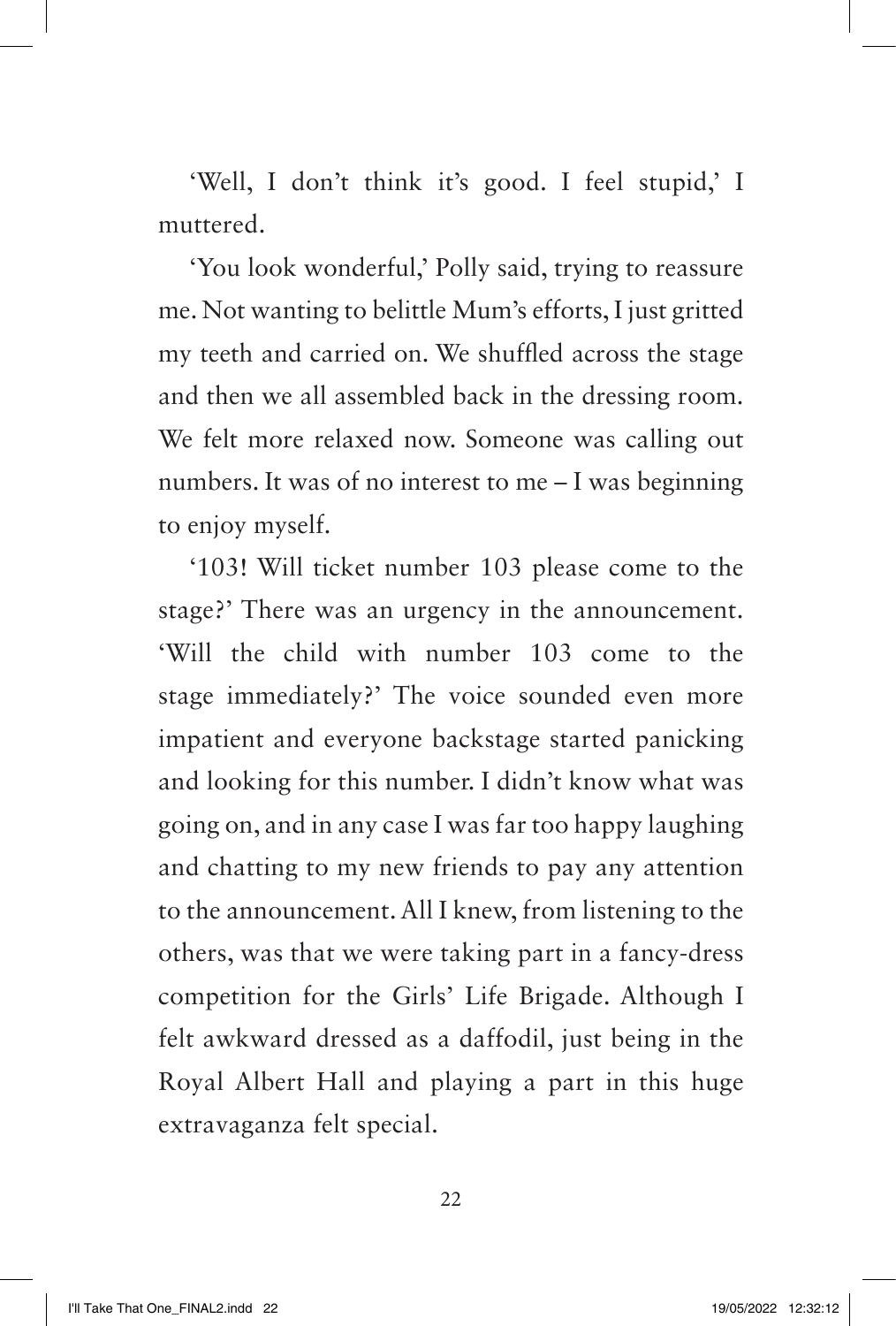Hetty told me that Mum, with a little bit of help from her, had been working on my costume in every spare minute she could find. The idea had come to her when she saw one lonely daffodil pushing its way up through the soil in a neighbour's flowerpot. Its tall green shoot looked full of promise. The brave little flower had flourished in a world of bricks and concrete. We already had an old green school jumper and green stockings; all Mum had to buy was some yellow crêpe paper. Looking at my costume, I could see the care Mum had taken.

'Move your arms around as if you're in a breeze,' Hetty snapped.

Just as I was beginning to imagine what an impressive daffodil I might be, a hand was on my shoulder and I was pushed back onto the stage by a tall, excited woman with glasses perched on the end of her nose and her hair piled high on her head.

'Here she is!' she screeched, pointing to a large number tied onto my outfit. The number was 103. It was me they were looking for. I'd been chosen as one of the finalists out of hundreds of children, and was now being pushed onto the stage to join eight other finalists, much older than me. Why me? Looking at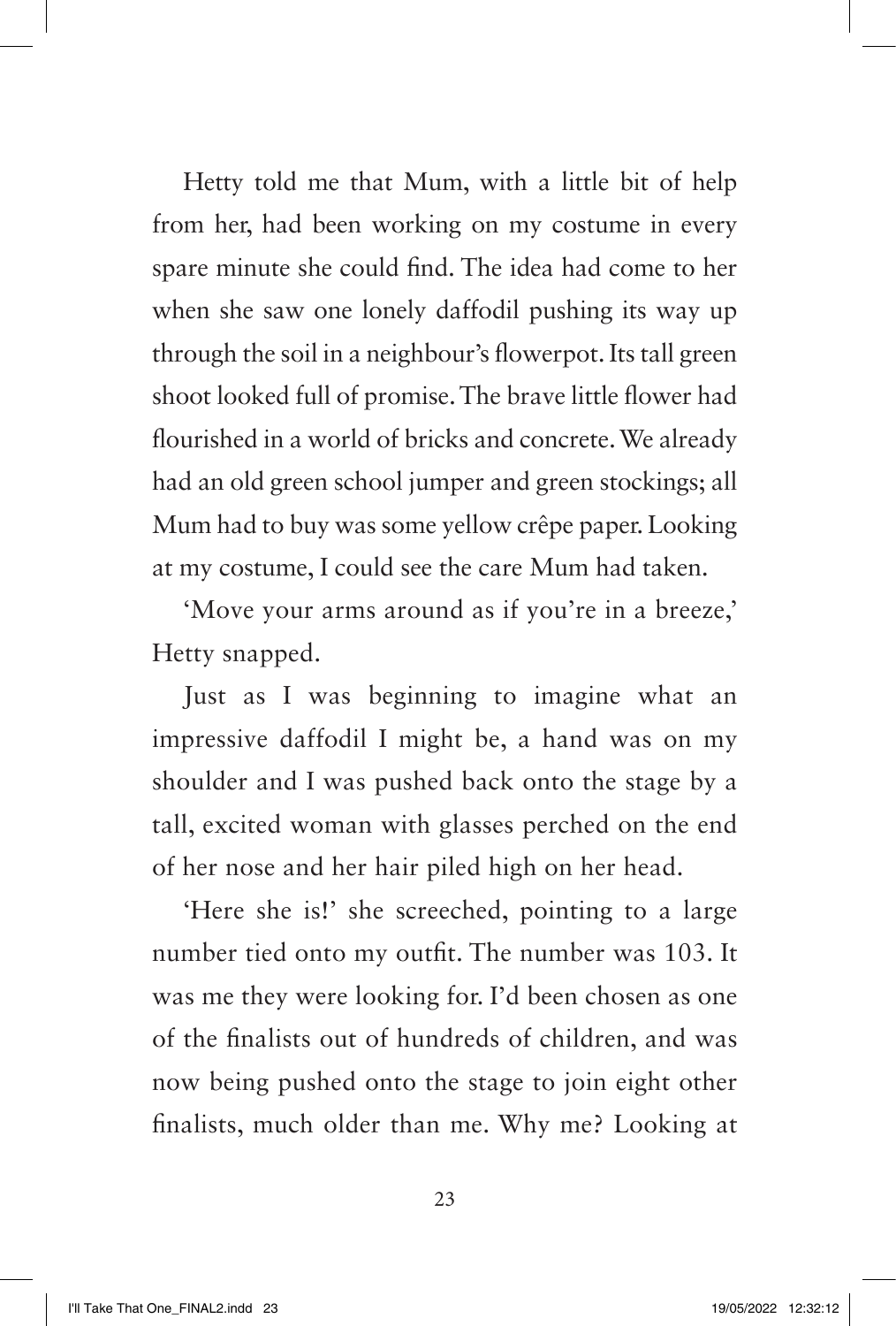the lovely costumes the bigger girls were wearing, I thought there must be some mistake. Hetty had her hands on her cheeks, her mouth wide open.

We had to stand in front of the five judges who were looking us up and down. At that moment, panic set in. I shouldn't even have been at the Royal Albert Hall, being far too young to be a member of the Girls' Life Brigade. I was only there because my two older sisters were members.

The other finalists were all smiling and preening themselves. Some of them were even wearing make-up and their costumes all seemed very sophisticated. There was a princess with a sparkling crown on her head, and a fairy complete with wings, a halo and a wand. Standing at the end of the line, having been pushed on at the last moment, I was half the age and size of the others. I began to feel scared and looked around for Polly, but she was nowhere to be seen.

Then a tall woman, wearing a long red dress and a tiny black hat and with very scarlet lips, began to walk behind us. She was holding a board with the word 'applause' written on it. I didn't see her at first but could hear the audience responding with clapping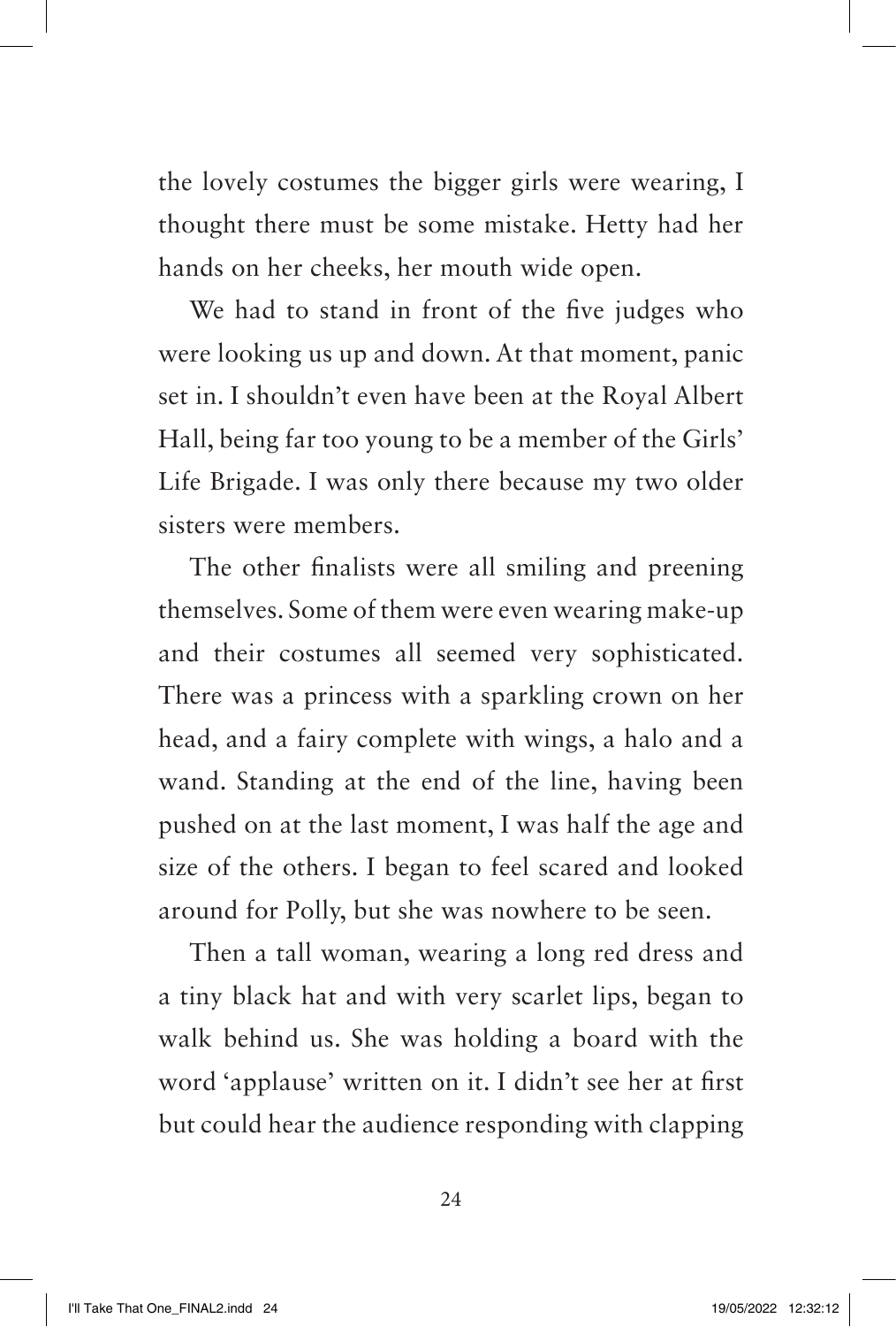and cheering. As she walked behind each child, she held the board up high. The princess received a loud applause and gave a sweet little curtsy in response. As the woman moved along the line towards me, I began to feel alarmed. Becoming aware that she was holding the board up behind me, I looked down to the front of the audience and there, to my utter joy, I saw Dad. He looked so happy and was waving his cap high in the air to catch my attention. I waved back, jumping up and down and blowing him kisses with both hands. The entire audience stood up and there was huge applause. They thought the kisses were for them. This simple act won the hearts of the crowd. Having received the loudest applause, I had won the competition.

Hetty ran towards me and kissed and hugged me. Polly, with her mother's hat on one side of her head and clasping the high-heeled shoes in her hands, also kissed me, but my eyes were only for Dad. He must have taken the day off work just to be there for me, and he would now have to work on his day off, as he certainly couldn't afford to lose a day's pay. I'd won the silver cup for the South London Girls' Life